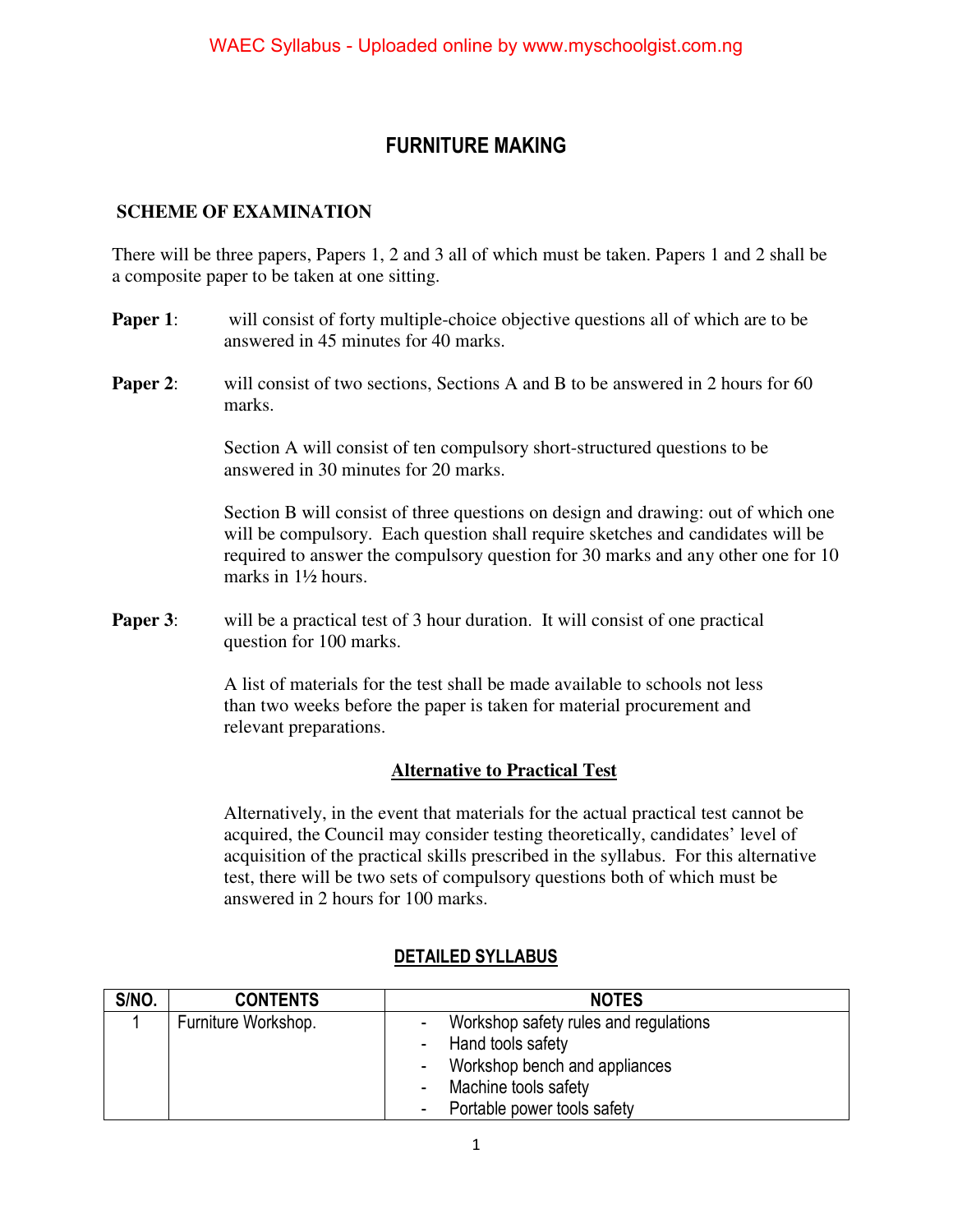|                |                             | Sources of workshop accident.                                                                                 |  |
|----------------|-----------------------------|---------------------------------------------------------------------------------------------------------------|--|
|                |                             | Timber growth, structure, classification, parts and cross                                                     |  |
|                |                             | section.                                                                                                      |  |
|                |                             | Conversion of timber, methods, advantages and                                                                 |  |
|                |                             | disadvantages.                                                                                                |  |
|                |                             | Seasoning of timber, methods, advantages and                                                                  |  |
|                |                             | disadvantages.                                                                                                |  |
|                |                             | Defects in timbers, causes, classification, illustrations                                                     |  |
|                |                             | with sketches.                                                                                                |  |
|                |                             | Preservation of timber, preservatives - characteristics,                                                      |  |
|                | Furniture Making Materials. | types and applications.                                                                                       |  |
| $\overline{2}$ |                             | Manufactured boards, types, method of production, uses,                                                       |  |
|                |                             | advantages, disadvantages and sketches.                                                                       |  |
|                |                             | Wood adhesive definition applications, preparation,                                                           |  |
|                |                             | types, uses and characteristics.                                                                              |  |
|                |                             | Nails and uses – sketches, methods of driving in nails.                                                       |  |
|                |                             | Screw types and uses, illustration with sketches and                                                          |  |
|                |                             | methods of driving in screws.                                                                                 |  |
|                |                             | Cabinet fittings, types, uses, sketches and procedures of                                                     |  |
|                |                             | fittings.                                                                                                     |  |
|                |                             | Hand tools – types, classification, uses and sketches.<br>$\blacksquare$                                      |  |
|                |                             | Machines – types, uses and operation.                                                                         |  |
| 3              | Woodworking tools and       | Portable power tools – types and operations.<br>$\overline{\phantom{a}}$                                      |  |
|                | equipment.                  | Other tools and equipment used in furniture making.<br>$\blacksquare$                                         |  |
|                |                             | Maintenance of furniture tools and equipment.                                                                 |  |
|                |                             | Timber preparation – cutting to sizes, marking and                                                            |  |
| $\overline{4}$ | Furniture Design and        | planing timber to final sizes.                                                                                |  |
|                | Construction.               | Common wood work joints - types, classification and                                                           |  |
|                |                             | uses.                                                                                                         |  |
|                |                             | Construction – types of construction-frame box                                                                |  |
|                |                             | construction.                                                                                                 |  |
|                |                             | Free hand sketching of common household furniture                                                             |  |
|                |                             | items.                                                                                                        |  |
|                |                             | Design fundamentals, elements and principles of design.<br>Stages – preliminary sketches and working drawing. |  |
|                |                             | Planning – working rod, selection of materials, cutting list.                                                 |  |
|                |                             | Construction of different items of furniture, procedures -                                                    |  |
|                |                             | preparation of materials, setting out of joints, cutting of                                                   |  |
|                |                             | joints, assembling and finishing.                                                                             |  |
|                |                             | Meaning and forms.<br>-                                                                                       |  |
|                |                             | Tools and machines.                                                                                           |  |
| 5              | Upholstery work.            | Traditional and modern padding materials.                                                                     |  |
|                |                             | Design and construction of upholstery frames.                                                                 |  |
|                |                             | Padding and stuffing.                                                                                         |  |
|                |                             | Fixing sewn materials.                                                                                        |  |
|                |                             | Business opportunities in furniture making.                                                                   |  |
|                |                             |                                                                                                               |  |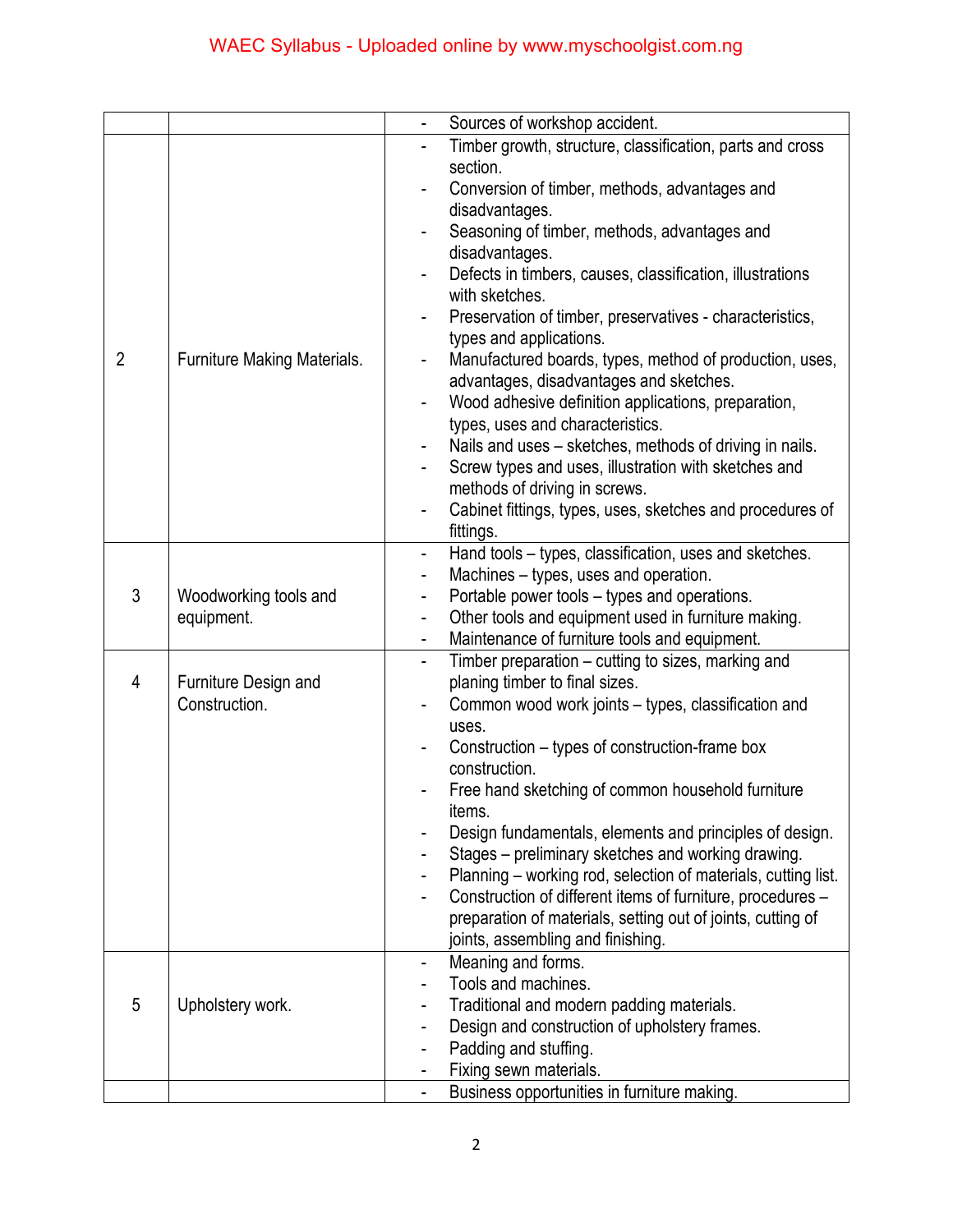|  | Entrepreneurship in furniture | Starting a furniture business, factors to be considered. |                                                         |
|--|-------------------------------|----------------------------------------------------------|---------------------------------------------------------|
|  | marking.                      |                                                          | Managing of furniture workshop, estimate and costing of |
|  |                               |                                                          | furniture item.                                         |

## **LIST OF FACILITIES AND MAJOR EQUIPMENT/MATERIALS REQUIRED:**

| <b>ITEM NO</b> | <b>EQUIPMENT</b>              | <b>QUANTITY REQUIRED</b> |
|----------------|-------------------------------|--------------------------|
| 1.             | <b>Try Square</b>             | 20                       |
| 2.             | Mitre Square                  | 10                       |
| 3.             | <b>Sliding Bevel</b>          | 10                       |
| 4.             | <b>Marking Gauge</b>          | 10                       |
| 5.             | Mortise Gauge                 | 10                       |
| 6.             | Marking knives                | 10                       |
| 7.             | Four Fold (wooden Rule)       | 10                       |
| 8.             | Tape Rule (Metric)            | 20                       |
| 9.             | Jack Plane                    | 10                       |
| 10.            | Smooth Plane                  | 10                       |
| 11.            | Trying Plane (jointing Plane) | 5                        |
| 12.            | <b>Block Plane</b>            | 5                        |
| 13.            | Rebate Plane                  | 5                        |
| 14.            | G Clamp                       | 5                        |
| 15.            | Plough Plane                  | 5                        |
| 16.            | <b>Bull Nose Plane</b>        | $\overline{2}$           |
| 17.            | <b>Router Plane</b>           | $\overline{2}$           |
| 18.            | <b>Rip Saw</b>                | 10                       |
| 19.            | Crosscut Saw                  | 10                       |
| 20.            | <b>Tenon Saw</b>              | 15                       |
| 21.            | Panel Saw                     | 10                       |
| 22.            | Coping Saw                    | 5                        |
| 23.            | Compass Saw                   | $\overline{2}$           |
| 24.            | <b>Nest of Saws</b>           | $\overline{2}$           |
| 25.            | Keyhole/pad Saw               | $\mathbf{1}$             |
| 26.            | Fret Saw                      | $\overline{2}$           |
| 27.            | Dovetail Saw                  | 5                        |
| 28.            | <b>Firmer Chisel</b>          | 10 sets                  |
| 29.            | Bevelled Edge Firmer Chisel   | 10 sets                  |
| 30.            | Mortise Chisel (set)          | 10 sets                  |
| 31.            | <b>Turning Chisel</b>         | 2 sets                   |
| 32.            | Centre bit                    | 5 sets                   |
| 33.            | Auger Bit                     | 5 sets                   |
| 34.            | <b>Twist Bit</b>              | 5 sets                   |
| 35.            | Rose                          | 2 sets                   |
|                |                               |                          |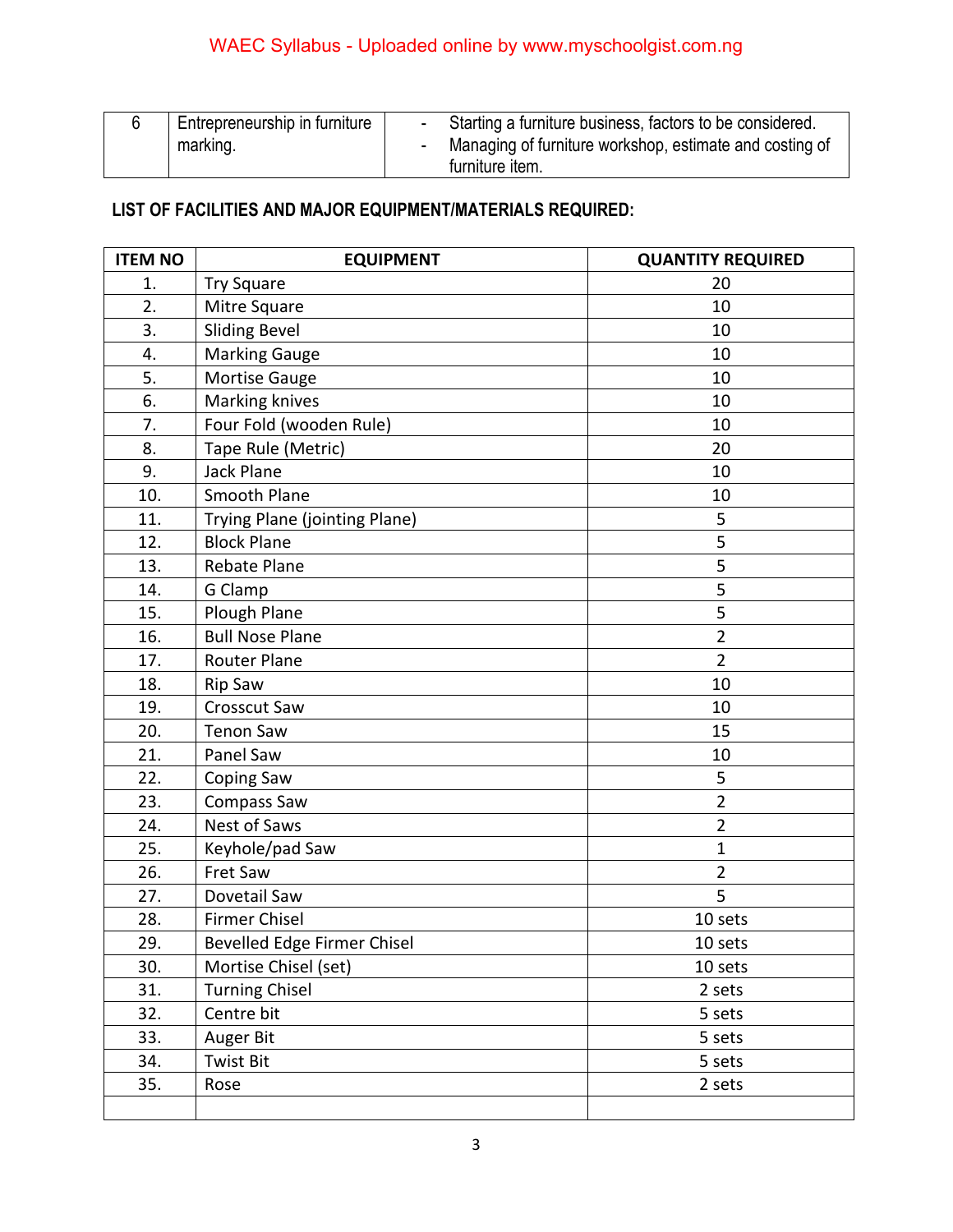# WAEC Syllabus - Uploaded online by www.myschoolgist.com.ng

| 36. | Bradawl                          | 10             |
|-----|----------------------------------|----------------|
| 37. | Gimlet                           | 5 sets         |
| 38. | Ratchet brace                    | 5              |
| 39. | Dowel Rounder                    | 5              |
| 40. | Drill Bit                        | 10 sets        |
| 41. | Screw Driver (set of 6)          | 5 sets         |
| 43. | Mallet                           | 20             |
| 44. | Claw Hammer                      | 10             |
| 45. | Cross Pein Hammer                | 10             |
| 46. | <b>Ball Pein Hammer</b>          | 10             |
| 47. | 'F' Clamp                        | 10             |
| 48. | Sash Clamp                       | 10             |
| 49. | <b>Hand Screw</b>                | 10             |
| 50. | <b>Bench Holdfast</b>            | 5              |
| 51. | Mitre Box                        | 5              |
| 52. | Mitre Cramp                      | 5              |
| 53. | <b>Mitre Shooting Board</b>      | 5              |
| 54. | Flat Files (assorted)            | 10             |
| 55. | Scraper(flat)                    | 10             |
| 56. | <b>Dividers</b>                  | 10             |
| 57. | Pincers                          | 5              |
| 58. | Spoke shave                      | $\overline{2}$ |
| 59. | Dowelling jig                    | 5              |
| 60. | Rasps                            | 10             |
| 61. | Sewing Machine                   | $\overline{2}$ |
| 62. | <b>Scissors</b>                  | 10             |
| 63. | <b>Staple Gun</b>                | $\overline{2}$ |
| 64. | Needle (set) Curved and Straight | 10             |
| 65. | <b>Tack Hammer</b>               | 10             |
| 66. | Pliers                           | 5              |
| 67. | Magnetic Hammer                  | 5              |
| 68. | <b>Ripping Chisel</b>            | 5              |
| 69. | Knives                           | 5              |
| 70. | Tape (tailors type)              | 10             |
| 71. | Web Strainer                     | 10             |
| 72. | <b>Spring Cutter</b>             | 5              |
| 73. | Spanner (set)                    | 2 sets         |
| 74. | Wrenches                         | 2 sets         |
| 75. | <b>Botton Making Machine</b>     | $\overline{2}$ |
| 76. | Work Bench                       | 10             |
| 77. | <b>Bench Vice</b>                | 20             |
| 78. | Paint brush (sets)               | 5              |